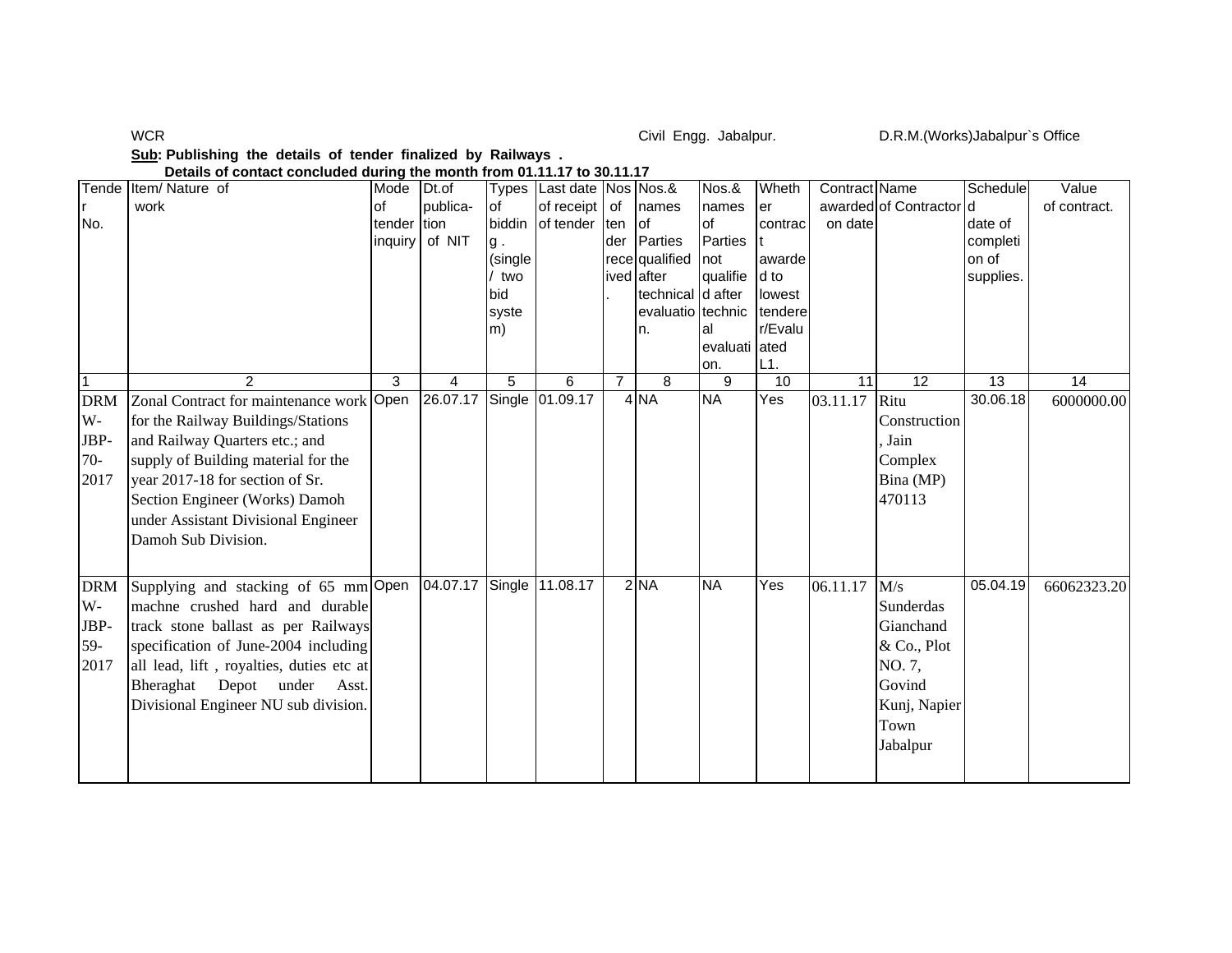|            | Tende Item/ Nature of                    | Mode           | Dt.of                    | <b>Types</b> | Last date Nos Nos.& |                |                   | Nos.&           | Wheth     | Contract Name |                         | Schedule  | Value        |
|------------|------------------------------------------|----------------|--------------------------|--------------|---------------------|----------------|-------------------|-----------------|-----------|---------------|-------------------------|-----------|--------------|
|            | work                                     | <b>of</b>      | bublica-                 | <b>of</b>    | of receipt          | of             | names             | names           | er        |               | awarded of Contractor d |           | of contract. |
| No.        |                                          | tender         | tion                     | biddin       | of tender           | ten            | of                | of              | contrac   | on date       |                         | date of   |              |
|            |                                          | inquiry of NIT |                          | g.           |                     | der            | Parties           | <b>Parties</b>  |           |               |                         | completi  |              |
|            |                                          |                |                          | (single      |                     |                | rece qualified    | not             | awarde    |               |                         | on of     |              |
|            |                                          |                |                          | two          |                     |                | ived after        | qualifie        | d to      |               |                         | supplies. |              |
|            |                                          |                |                          | bid          |                     |                | technical d after |                 | lowest    |               |                         |           |              |
|            |                                          |                |                          | syste        |                     |                | evaluatio technic |                 | tendere   |               |                         |           |              |
|            |                                          |                |                          | m)           |                     |                | n.                | al              | r/Evalu   |               |                         |           |              |
|            |                                          |                |                          |              |                     |                |                   | evaluati ated   |           |               |                         |           |              |
| l 1        | $\overline{2}$                           | 3              | $\overline{4}$           | 5            | 6                   | $\overline{7}$ | 8                 | on.<br>9        | L1.<br>10 | 11            | 12                      | 13        | 14           |
| <b>DRM</b> | CTR (P) 20.665 Kms by PQRSOpen           |                | 13.07.17 Single          |              | 22.08.17            |                | 1 NA              | $\overline{NA}$ | Yes       | 06.11.17      | Rail Tech               | 05.09.18  | 18369571.10  |
| $W -$      |                                          |                |                          |              |                     |                |                   |                 |           |               | Infraventure            |           |              |
|            | method with contractor's portal bet.     |                |                          |              |                     |                |                   |                 |           |               |                         |           |              |
| JBP-       | Km. 1048.907 to $1056.04 = 7.133$        |                |                          |              |                     |                |                   |                 |           |               | Pvt. Ltd,               |           |              |
| $67 -$     | DN, 1056.285 to $1057.100 = 0.815$       |                |                          |              |                     |                |                   |                 |           |               | 116A-Main               |           |              |
| 2017       | DN, 1057.30 to $1063.10 = 5.80$ DN,      |                |                          |              |                     |                |                   |                 |           |               | Vikas Marg,             |           |              |
|            | 1063.27 to 1064.005 = 0.735 DN,          |                |                          |              |                     |                |                   |                 |           |               | Shakarpur               |           |              |
|            | 1064.20 to 1064.315 = 0.115 DN,          |                |                          |              |                     |                |                   |                 |           |               | New Delhi               |           |              |
|            | 1066.594 to 1069.00 = 2.406 DN,          |                |                          |              |                     |                |                   |                 |           |               |                         |           |              |
|            | 1074.35.00 to $1078.011 = 3.661$ DN,     |                |                          |              |                     |                |                   |                 |           |               |                         |           |              |
|            | total 20.665 Kms under Sr. DEN (W)       |                |                          |              |                     |                |                   |                 |           |               |                         |           |              |
|            | section.                                 |                |                          |              |                     |                |                   |                 |           |               |                         |           |              |
|            |                                          |                |                          |              |                     |                |                   |                 |           |               |                         |           |              |
| <b>DRM</b> | Zonal Contract for maintenance work Open |                | 01.09.17 Single 10.10.17 |              |                     |                | $2$ NA            | <b>NA</b>       | Yes       | 06.11.17      | Shankar                 | 30.06.18  | 6000000.00   |
| $W -$      | for the Railway Buildings/Stations       |                |                          |              |                     |                |                   |                 |           |               | Construction            |           |              |
| JBP-       | and Railway Quarters etc.; and           |                |                          |              |                     |                |                   |                 |           |               | Gandhi                  |           |              |
| 89-        | supply of Building material for the      |                |                          |              |                     |                |                   |                 |           |               | Ward, Bina              |           |              |
| 2017       | year 2017-18 for section of Sr.          |                |                          |              |                     |                |                   |                 |           |               | (M.P.)                  |           |              |
|            | Section Engineer (Works) Saugor          |                |                          |              |                     |                |                   |                 |           |               |                         |           |              |
|            | under Assistant Divisional Engineer      |                |                          |              |                     |                |                   |                 |           |               |                         |           |              |
|            | Saugor Sub Division                      |                |                          |              |                     |                |                   |                 |           |               |                         |           |              |
|            |                                          |                |                          |              |                     |                |                   |                 |           |               |                         |           |              |
|            |                                          |                |                          |              |                     |                |                   |                 |           |               |                         |           |              |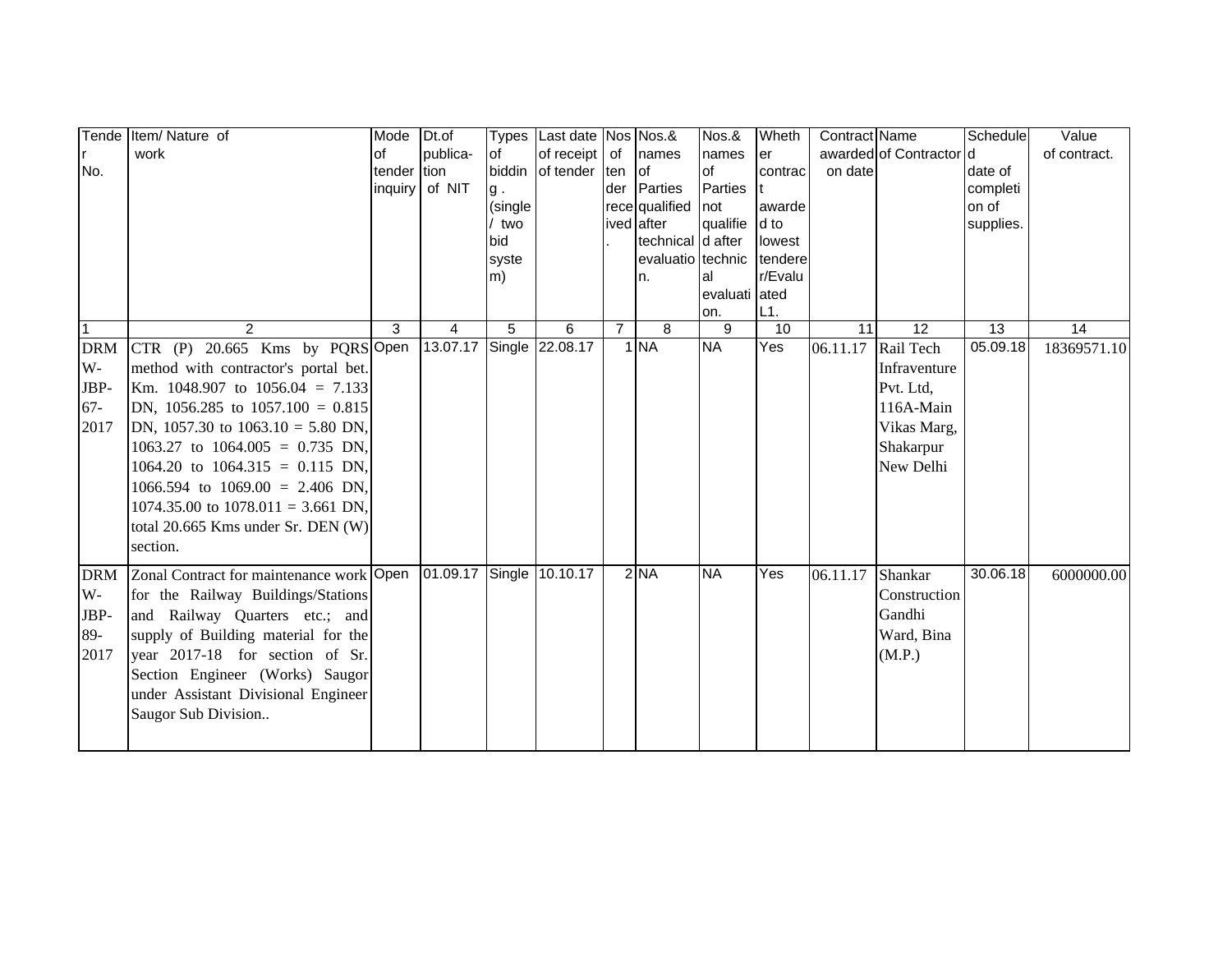| Tende<br>No.                                      | Item/ Nature of<br>work                                                                                                                | Mode<br><b>of</b><br>tender<br>inquiry | Dt.of<br>publica-<br>tion<br>of NIT | <b>Types</b><br><b>of</b><br>biddin<br>g.<br>(single<br>two<br>bid<br>syste<br>m) | Last date Nos Nos.&<br>of receipt  <br>of tender | of<br>ten<br>der | names<br>of<br>Parties<br>rece qualified<br>ived after<br>technical d after<br>evaluatio technic<br>n. | Nos.&<br>names<br>of<br>Parties<br>not<br>qualifie<br>al | Wheth<br>er<br>contrac<br>awarde<br>d to<br>lowest<br>tendere<br>r/Evalu | Contract Name<br>on date | awarded of Contractor d                                                             | Schedule<br>date of<br>completi<br>on of<br>supplies. | Value<br>of contract. |
|---------------------------------------------------|----------------------------------------------------------------------------------------------------------------------------------------|----------------------------------------|-------------------------------------|-----------------------------------------------------------------------------------|--------------------------------------------------|------------------|--------------------------------------------------------------------------------------------------------|----------------------------------------------------------|--------------------------------------------------------------------------|--------------------------|-------------------------------------------------------------------------------------|-------------------------------------------------------|-----------------------|
|                                                   |                                                                                                                                        |                                        |                                     |                                                                                   |                                                  |                  |                                                                                                        | evaluati ated<br>on.                                     | L1.                                                                      |                          |                                                                                     |                                                       |                       |
| 1<br><b>DRM</b><br>$W -$<br>JBP-<br>$63-$<br>2017 | 2<br>Various Misc. works in connection Open<br>with CTR, TRR and TBR work on<br>BIN-KTE section under ADEN SGO<br>sub division         | 3                                      | 4<br>10.07.17 Single                | 5                                                                                 | 6<br>18.08.17                                    | $\overline{7}$   | 8<br>7 <sub>NA</sub>                                                                                   | 9<br><b>NA</b>                                           | 10<br>$\overline{Y}$ es                                                  | 11<br>08.11.17           | 12<br>Shri<br>Nikhilesh<br>Tripathi,<br>35/47, Ram<br>Nagar<br>Adhartal<br>Jabalpur | 13<br>07.09.18                                        | 14<br>11051516.13     |
| <b>DRM</b><br>W-<br>JBP-<br>$62 -$<br>2017        | Various Misc. works in connection Open<br>with CTR, TRR and TBR work on<br>BIN-KTE section under ADEN<br>DMO sub division              |                                        | 10.07.17                            | Single                                                                            | 18.08.17                                         |                  | 4 NA                                                                                                   | <b>NA</b>                                                | Yes                                                                      | 14.11.17                 | Shri Keshri<br>Singh<br>Thakur,<br>Near Mehta<br>Petrol Pump,<br>Garha<br>Jabalpur  | 13.09.18                                              | 11521738.48           |
| <b>DRM</b><br>$W -$<br>JBP-<br>$71 -$<br>2017     | Hiring of one private vehicl; eTATA Open<br>SUMO/Bolero/Mahindra Jeep for<br>Divisional Engineer (South) Jabalpur<br>for official duty |                                        | 28.07.17 Single                     |                                                                                   | 05.09.17                                         |                  | 1 <sub>NA</sub>                                                                                        | <b>NA</b>                                                | Yes                                                                      | 20.11.17                 | M/s Menka,<br>Main Road,<br>Gorakhpur                                               | 19.11.18                                              | 361847.22             |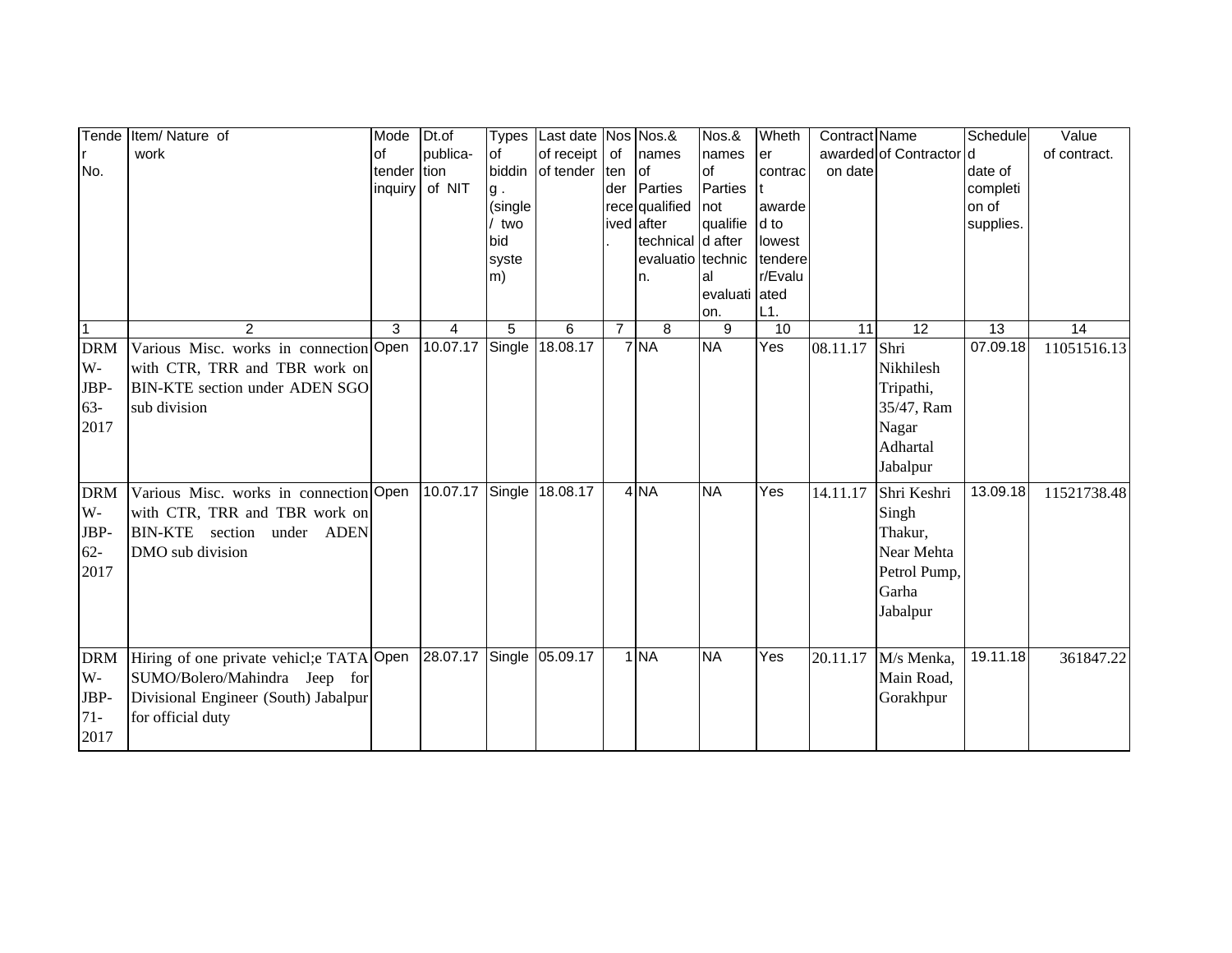|              | Tende Item/ Nature of                 | Mode    | Dt.of                    | <b>Types</b> | Last date Nos Nos.& |                |                                        | Nos.&         | Wheth             | Contract Name |                         | Schedule  | Value        |
|--------------|---------------------------------------|---------|--------------------------|--------------|---------------------|----------------|----------------------------------------|---------------|-------------------|---------------|-------------------------|-----------|--------------|
|              | work                                  | of      | publica-                 | lof          | of receipt          | of             | names                                  | names         | er                |               | awarded of Contractor d |           | of contract. |
| No.          |                                       | tender  | tion                     | biddin       | of tender  ten      |                | lof                                    | of            | contrac           | on date       |                         | date of   |              |
|              |                                       | inquiry | of NIT                   | g.           |                     | der            | Parties                                | Parties       |                   |               |                         | completi  |              |
|              |                                       |         |                          | (single      |                     |                | rece qualified                         | not           | awarde            |               |                         | on of     |              |
|              |                                       |         |                          | two          |                     |                | ived after                             | qualifie      | d to              |               |                         | supplies. |              |
|              |                                       |         |                          | bid          |                     |                | technical d after<br>evaluatio technic |               | lowest<br>tendere |               |                         |           |              |
|              |                                       |         |                          | syste<br>m)  |                     |                |                                        | al            | r/Evalu           |               |                         |           |              |
|              |                                       |         |                          |              |                     |                | n.                                     | evaluati ated |                   |               |                         |           |              |
|              |                                       |         |                          |              |                     |                |                                        | on.           | L1.               |               |                         |           |              |
| $\mathbf{1}$ | $\overline{2}$                        | 3       | 4                        | 5            | 6                   | $\overline{7}$ | 8                                      | 9             | 10                | 11            | $\overline{12}$         | 13        | 14           |
| <b>DRM</b>   | Through Rail Renewal 5.39 Km and Open |         | 24.08.17                 |              | Single 03.10.17     |                | 4 <sub>NA</sub>                        | <b>NA</b>     | Yes               | 22.11.17      | Shri Santosh 21.09.18   |           | 5859204.45   |
| W-           | Through Fastening Renewal = $40.50$   |         |                          |              |                     |                |                                        |               |                   |               | Yadav,                  |           |              |
| JBP-         | Kms. under Sr. Divisional Engineer    |         |                          |              |                     |                |                                        |               |                   |               | Ward No.                |           |              |
| $82 -$       | (North) Jabalpur section              |         |                          |              |                     |                |                                        |               |                   |               | 11, Azad                |           |              |
| 2017         |                                       |         |                          |              |                     |                |                                        |               |                   |               | Ward,                   |           |              |
|              |                                       |         |                          |              |                     |                |                                        |               |                   |               | Sihota                  |           |              |
|              |                                       |         |                          |              |                     |                |                                        |               |                   |               |                         |           |              |
|              |                                       |         |                          |              |                     |                |                                        |               |                   |               |                         |           |              |
| <b>DRM</b>   | Satna & Satna - Rewa - Supplying Open |         | 25.09.17 Single 03.11.17 |              |                     |                | $2$ NA                                 | <b>NA</b>     | Yes               | 22.11.17      | Technoway               | 21.11.19  | 1846301.85   |
| $W -$        | and transportation of drinking water  |         |                          |              |                     |                |                                        |               |                   |               | Tele                    |           |              |
| JBP-         | at Satna & Satna-Rewa section for     |         |                          |              |                     |                |                                        |               |                   |               | Services,               |           |              |
| $113-$       | the period of 02 year Part-           |         |                          |              |                     |                |                                        |               |                   |               | Shop No. 5,             |           |              |
| 2017         | IISupplying and transportation of     |         |                          |              |                     |                |                                        |               |                   |               | Ground                  |           |              |
|              | drinking water at Satna -Manikpur     |         |                          |              |                     |                |                                        |               |                   |               | Floor 63,               |           |              |
|              | (Excluding STA & MKP station) for     |         |                          |              |                     |                |                                        |               |                   |               | Zone-2, MP              |           |              |
|              | the period of 02 years under          |         |                          |              |                     |                |                                        |               |                   |               | Nagar                   |           |              |
|              | Assistant<br>Divisional<br>Engineer   |         |                          |              |                     |                |                                        |               |                   |               | Bhopal (MP)             |           |              |
|              | (North) Satna sub -division.          |         |                          |              |                     |                |                                        |               |                   |               |                         |           |              |
|              |                                       |         |                          |              |                     |                |                                        |               |                   |               |                         |           |              |
|              |                                       |         |                          |              |                     |                |                                        |               |                   |               |                         |           |              |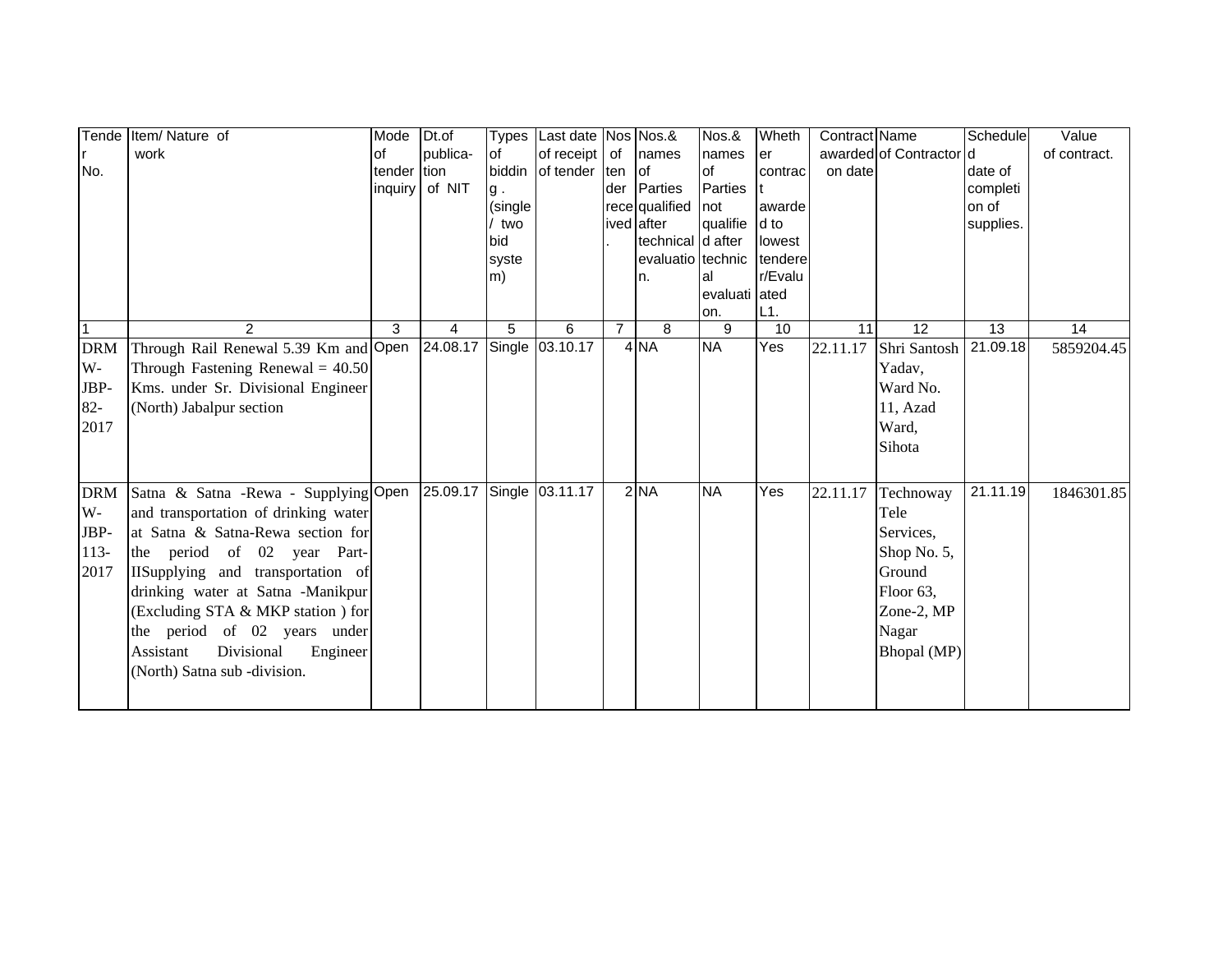|            | Tende Item/Nature of                      | Mode    | Dt.of                    |         | Types Last date Nos Nos.& |                |                   | Nos.&          | Wheth   | Contract Name |                         | Schedule  | Value        |
|------------|-------------------------------------------|---------|--------------------------|---------|---------------------------|----------------|-------------------|----------------|---------|---------------|-------------------------|-----------|--------------|
|            | work                                      | of      | publica-                 | lof     | of receipt of             |                | names             | names          | er      |               | awarded of Contractor d |           | of contract. |
| No.        |                                           | tender  | tion                     |         | biddin of tender          | ten lof        |                   | lof            | contrac | on date       |                         | date of   |              |
|            |                                           | inquiry | of NIT                   | g.      |                           |                | der Parties       | <b>Parties</b> |         |               |                         | completi  |              |
|            |                                           |         |                          | (single |                           |                | rece qualified    | not            | awarde  |               |                         | on of     |              |
|            |                                           |         |                          | / two   |                           |                | ived after        | qualifie       | d to    |               |                         | supplies. |              |
|            |                                           |         |                          | bid     |                           |                | technical d after |                | lowest  |               |                         |           |              |
|            |                                           |         |                          | syste   |                           |                | evaluatio technic |                | tendere |               |                         |           |              |
|            |                                           |         |                          | m)      |                           |                | In.               | al             | r/Evalu |               |                         |           |              |
|            |                                           |         |                          |         |                           |                |                   | evaluati ated  |         |               |                         |           |              |
|            |                                           |         |                          |         |                           |                |                   | on.            | L1.     |               |                         |           |              |
| 1          | $\overline{2}$                            | 3       | 4                        | 5       | 6                         | $\overline{7}$ | 8                 | 9              | 10      | 11            | 12                      | 13        | 14           |
| <b>DRM</b> | Various Misc. works in connection Open    |         | 31.07.17 Single 08.09.17 |         |                           |                | 4 NA              | <b>NA</b>      | Yes     | 22.11.17      | Rishiram                | 21.05.19  | 18538581.18  |
| W-         | with TRR, TWR, andTBR on Katni-           |         |                          |         |                           |                |                   |                |         |               | Patel & Co.,            |           |              |
| JBP-       | Singrauli section under DEN (E)           |         |                          |         |                           |                |                   |                |         |               | Civil Lines,            |           |              |
| $72-$      | section                                   |         |                          |         |                           |                |                   |                |         |               | Katni                   |           |              |
| 2017       |                                           |         |                          |         |                           |                |                   |                |         |               |                         |           |              |
| <b>DRM</b> | Repairing of trolly refuses in Katni-Open |         | 03.08.17 Single 12.09.17 |         |                           |                | 5 <sub>NA</sub>   | <b>NA</b>      | Yes     | 22.11.17      | Riya Road               | 21.07.18  | 2862592.69   |
| $W -$      | Singrauli section under ADEN              |         |                          |         |                           |                |                   |                |         |               | lines, N-604,           |           |              |
| JBP-       | <b>BEHR</b> sub division                  |         |                          |         |                           |                |                   |                |         |               | Chandresh               |           |              |
| $73-$      |                                           |         |                          |         |                           |                |                   |                |         |               | Oashis                  |           |              |
| 2017       |                                           |         |                          |         |                           |                |                   |                |         |               | Kalyan,                 |           |              |
|            |                                           |         |                          |         |                           |                |                   |                |         |               | SHIL Road,              |           |              |
|            |                                           |         |                          |         |                           |                |                   |                |         |               |                         |           |              |
|            |                                           |         |                          |         |                           |                |                   |                |         |               | NILJE,                  |           |              |
|            |                                           |         |                          |         |                           |                |                   |                |         |               | Dombiwali               |           |              |
|            |                                           |         |                          |         |                           |                |                   |                |         |               | <b>East Thane</b>       |           |              |
|            |                                           |         |                          |         |                           |                |                   |                |         |               | <b>MH</b>               |           |              |
|            |                                           |         |                          |         |                           |                |                   |                |         |               |                         |           |              |
|            |                                           |         |                          |         |                           |                |                   |                |         |               |                         |           |              |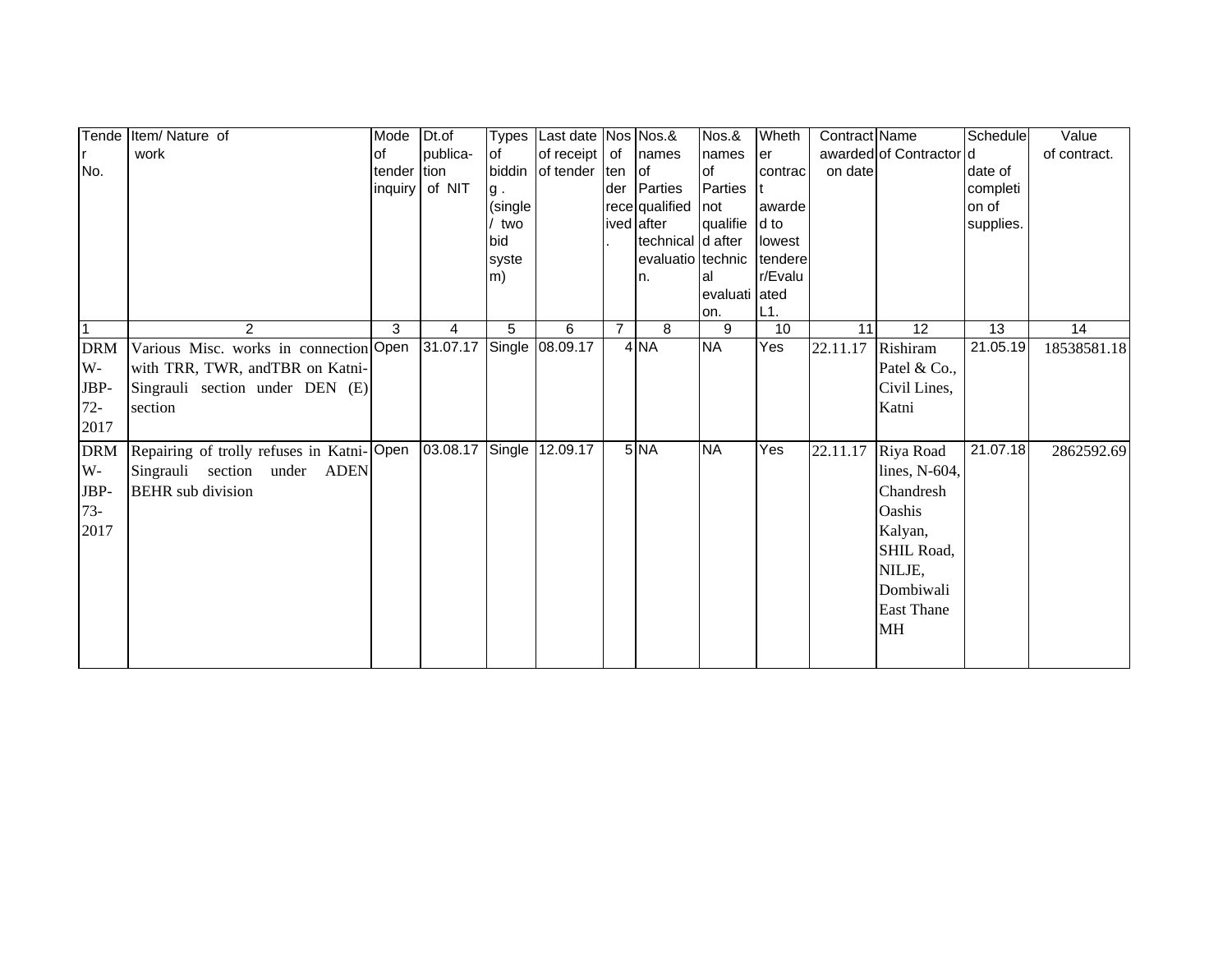|              | Tende Item/ Nature of                     | Mode    | Dt.of                    | <b>Types</b> | Last date Nos Nos.& |                |                                        | Nos.&         | Wheth          | Contract Name |                         | Schedule  | Value        |
|--------------|-------------------------------------------|---------|--------------------------|--------------|---------------------|----------------|----------------------------------------|---------------|----------------|---------------|-------------------------|-----------|--------------|
|              | work                                      | of      | publica-                 | lof          | of receipt          | of             | names                                  | names         | er             |               | awarded of Contractor d |           | of contract. |
| No.          |                                           | tender  | tion                     | biddin       | of tender ten       |                | of                                     | of            | contrac        | on date       |                         | date of   |              |
|              |                                           | inquiry | of NIT                   | g.           |                     | der            | Parties                                | Parties       |                |               |                         | completi  |              |
|              |                                           |         |                          | (single      |                     |                | rece qualified                         | not           | awarde         |               |                         | on of     |              |
|              |                                           |         |                          | two<br>bid   |                     |                | ived after                             | qualifie      | d to<br>lowest |               |                         | supplies. |              |
|              |                                           |         |                          | syste        |                     |                | technical d after<br>evaluatio technic |               | tendere        |               |                         |           |              |
|              |                                           |         |                          | m)           |                     |                | n.                                     | al            | r/Evalu        |               |                         |           |              |
|              |                                           |         |                          |              |                     |                |                                        | evaluati ated |                |               |                         |           |              |
|              |                                           |         |                          |              |                     |                |                                        | on.           | L1.            |               |                         |           |              |
| $\mathbf{1}$ | $\overline{2}$                            | 3       | 4                        | 5            | 6                   | $\overline{7}$ | 8                                      | 9             | 10             | 11            | $\overline{12}$         | 13        | 14           |
| <b>DRM</b>   | Carrying out following two misc. Open     |         | 08.08.17                 |              | Single 08.08.17     |                | $1$ NA                                 | <b>NA</b>     | Yes            | 22.11.17      | Shri                    | 21.11.18  | 12284233.13  |
| W-           | works under DEN (South) Jabalpur:-        |         |                          |              |                     |                |                                        |               |                |               | Vidyanand               |           |              |
| JBP-         | Part A : Part work of Jabalpur            |         |                          |              |                     |                |                                        |               |                |               | Tiwari,                 |           |              |
| $75 -$       | Division:- Augmentation of facilities     |         |                          |              |                     |                |                                        |               |                |               | H.No. 633,              |           |              |
| 2017         | for Divyang persons at D&E category       |         |                          |              |                     |                |                                        |               |                |               | Bapu Nagar,             |           |              |
|              | stations. 2. part work of Jabalpur        |         |                          |              |                     |                |                                        |               |                |               | Ranjhi                  |           |              |
|              | division: Provision of amenities at       |         |                          |              |                     |                |                                        |               |                |               | Jabalpur                |           |              |
|              | stations for Divyang persons in           |         |                          |              |                     |                |                                        |               |                |               |                         |           |              |
|              | connection wiht accessible India          |         |                          |              |                     |                |                                        |               |                |               |                         |           |              |
|              | campaign                                  |         |                          |              |                     |                |                                        |               |                |               |                         |           |              |
|              |                                           |         | 12.07.17 Single 22.08.17 |              |                     |                | 3 NA                                   | <b>NA</b>     | Yes            |               |                         | 26.04.19  |              |
| <b>DRM</b>   | Supplying stacking and loading of 65 Open |         |                          |              |                     |                |                                        |               |                | 27.11.17      | Mehrotra                |           | 52988820.00  |
| W-           | mm machine crushed hard and               |         |                          |              |                     |                |                                        |               |                |               | Buildcon                |           |              |
| JBP-         | durable track stone ballast as per        |         |                          |              |                     |                |                                        |               |                |               | Private                 |           |              |
| $64 -$       | Rly's specification of<br>$Jun-04$        |         |                          |              |                     |                |                                        |               |                |               | limited,                |           |              |
| 2017         | inclduing all lead, lift, royalties,      |         |                          |              |                     |                |                                        |               |                |               | Industrial              |           |              |
|              | duties, taxes etc at Girwar Depot         |         |                          |              |                     |                |                                        |               |                |               | Area, Rewa              |           |              |
|              | under ADEN SGO sub division.              |         |                          |              |                     |                |                                        |               |                |               | Road, Satna             |           |              |
|              | (Approx Qty 100000 Cum)                   |         |                          |              |                     |                |                                        |               |                |               |                         |           |              |